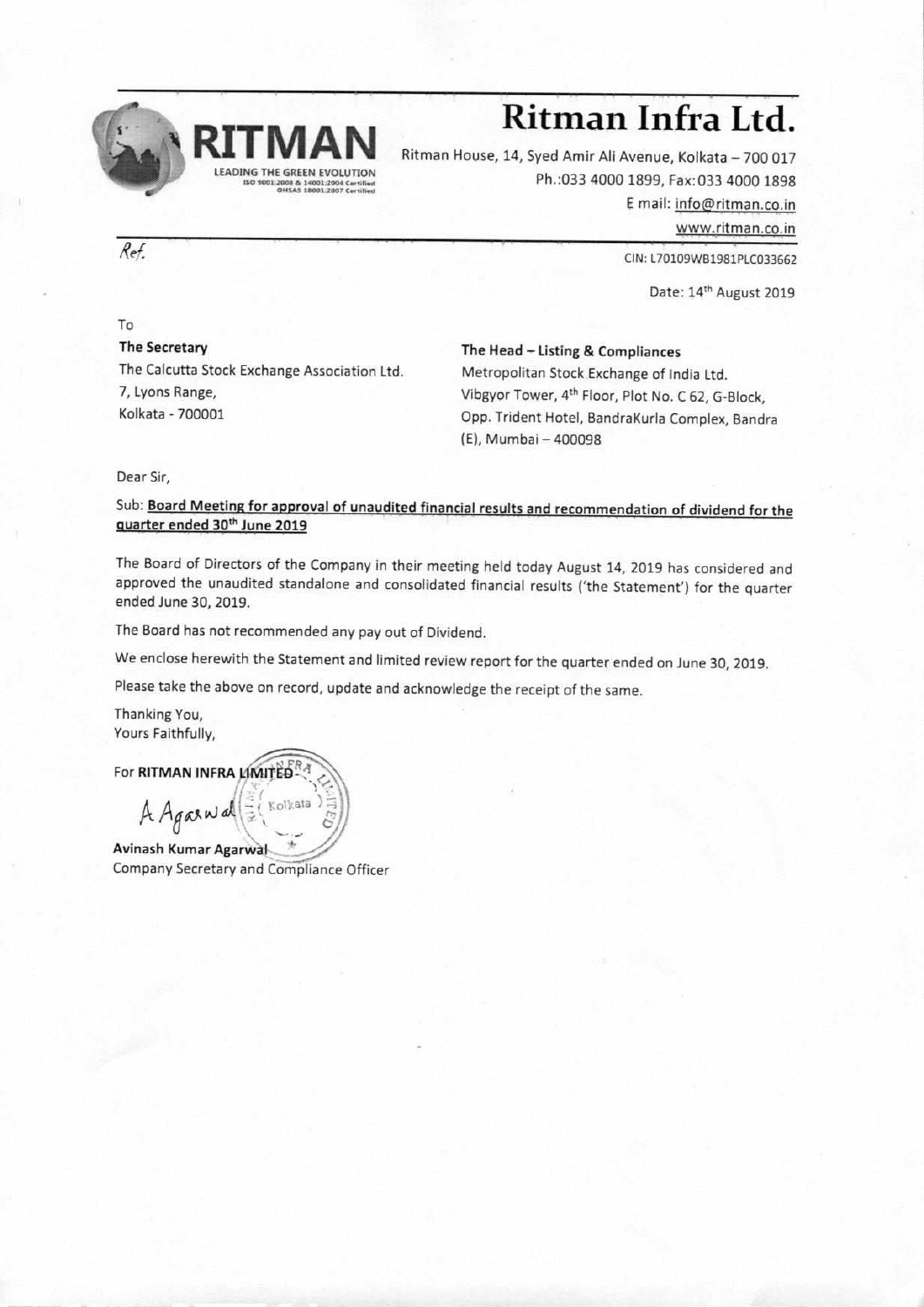#### **RITMAN INFRA LIMITED**

REGD. OFFICE RITMAN HOUSE, 14 SYED AMIR ALI AVENUE, KOLKATA - 700017 CIN: L70109V/B19131PLC033662 RITMAN INFRA LIMITED<br>REGD. OFFICE RITMAN HOUSE, 14 SYED AMII<br>CIN: L70109WB1981PLC033662<br>Ph: 033 4000 1899. Email: info@ritman.co.in

Statement of unaudited standalone results for the quarter ended June 30, 2019 In ₹ '000 except for EPS<br>
Year ended Quarter ended 30.06.2019 31.03.2019 30.06.2018 31.03.2019 (Unaudited) (Unaudited) (Unaudited) (Audited) 1 Revenue from Operations  $\frac{2}{3}$  Other Income (net)<br>3 Total Income (1+2)  $\overline{2}$ 375 852 749 18,641 68 100 69 399  $\overline{4}$ Expenses 443 952  $818$ (a) Cost of land and other developmental expenies 19,040 fh) Purchase of stock in trade 430 1,226 528 (c) Changes in inventories: Stock in trade and work in 4,886 63  $294$  $(430)$ pi **ogi** ess  $(684)$  $(459)$ 16,805 (d) Employee benefit expenses (e) Finance costs 428 414 236 (0 Depreciation and amortization expense 1,293 130 149 158 621 (g) Other expenses<br>Total Expenses 265 317 290 1,199 1,423 1,991 1,035 **Profit /** (Loss) from operations before exceptional 5 2,246 5,366 3.476 1,788 30,464 items and tax (3-4)  $(1,803)$ 6 Exceptional items  $(2, 524)$ 7 Profit / (Loss) before tax (5-6)  $(970)$  $(11, 424)$  $(1,803)$  $(2, 524)$  $(970)$  $(11, 424)$ (a) Current taxes (b) Deferred taxes<br>9 Profit/(loss) for the period (7-8) i. 40 13 53  $(212)$ 10 Other Comprehensive Income (net of tax expenses)  $(212)$  $(1, 816)$  $(2, 312)$  $(1,010)$  $(11, 265)$ Total Comprehensive Income for the period 124 4  $(13)$  $(1, 692)$  $(9+10)$ 37  $(2, 308)$  $(1,023)$  $(11, 228)$ **Attributable** to: **Shareholders of** the **Company Non controlling Interest**  $(1,692)$  $(2,308)$  $(1,023)$ Earning per share (Basic & Diluted)  $(11, 228)$  $(710/- share)$  $(0.57)$  $(0.72)$  $(0.32)$  $(3.53)$  $($ not annualised $)$ [not annualised] [not annualised] (annualised)

|  | segmental Information |  |
|--|-----------------------|--|
|--|-----------------------|--|

|                                                                          |                           | Quarter ended               |                           | $1n$ $7000$                           |
|--------------------------------------------------------------------------|---------------------------|-----------------------------|---------------------------|---------------------------------------|
| Segment Revenue<br>Real estate activities                                | 30.06.2019<br>(Unaudited) | 31.03.2019<br>(Unaudited)   | 30.06.2018<br>(Unaudited) | Vear ended<br>31.03.2019<br>(Audited) |
| Other trading activities<br>Revenue from operation                       | 375                       | <b>B52</b>                  | 749                       | 18,641                                |
| Segment Result<br>Real estate activities                                 | 375                       | 852                         | 749                       | 18,641                                |
| Other trading activities<br>Total Segment Profit before interest and tax | (81)                      | (175)                       | 222                       | (5, 325)                              |
| Other Income                                                             | (81)                      | (175)                       | 222                       | (5, 325)                              |
| Unallocable Expenses<br>Profit/(loss) before tax                         | 68<br>(1,790)<br>(1, 803) | 100<br>(2, 449)<br>(2, 524) | 69<br>(1, 261)            | 399<br>(6, 498)                       |
|                                                                          |                           |                             | (970)                     | (11, 424)                             |

|                                                                                                                          |                    | 10.6, 0.00          |
|--------------------------------------------------------------------------------------------------------------------------|--------------------|---------------------|
| Segment Assets                                                                                                           | Asat<br>30.06.2019 | As at<br>31.03.2019 |
| Real estate activities                                                                                                   | (Unaudited)        | (Audited)           |
| Other trading activities                                                                                                 | 1,01,097           | 1,00,799            |
| Unallocable assets                                                                                                       | 11,167             | 11,167              |
| <b>Total Assets</b>                                                                                                      | 29,393             | 30,137              |
|                                                                                                                          | 1,41,657           | 1,42,103            |
| Segment Liabilities                                                                                                      |                    |                     |
| Real estate activities<br>Other trading activities<br><b>NFRA</b><br>Unallocable assets<br>ᡇ<br><b>Total Liabilities</b> | 1,06,813<br>10,961 | 1,06,368            |
| ۰<br>Kolkata                                                                                                             | 1,17,774           | 10,160              |
| m<br>孟                                                                                                                   |                    | 1,16,528            |

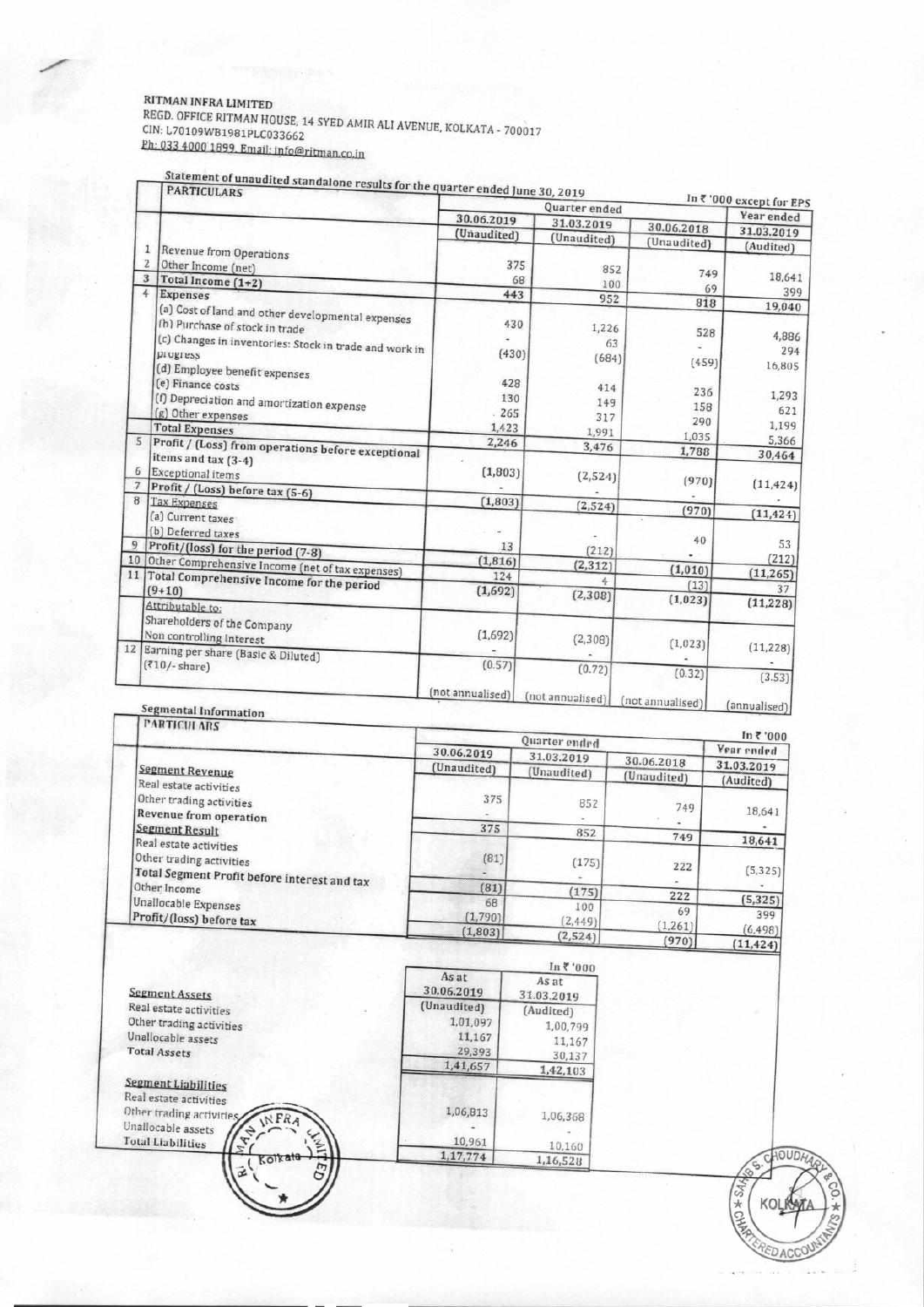### RITMAN INFRA LIMITED

REGD. OFFICE RITMAN HOUSE, 14 SYED AMIR ALl AVENUE, ROLKATA - 700017 CIN: L70109W81981PLC033662 Ph: 033 4000 1899, Email: info@ritman.co.in

|                | <b>PARTICULARS</b>                                     | the consolidated results for the quarter ended June 30, 2019<br>Quarter ended |                  | In ₹ '000 except for EPS |             |
|----------------|--------------------------------------------------------|-------------------------------------------------------------------------------|------------------|--------------------------|-------------|
|                |                                                        | 30.06.2019                                                                    | 31.03.2019       |                          | Year ended  |
|                |                                                        | (Unaudited)                                                                   |                  | 30.06.2018               | 31.03.2019  |
|                |                                                        |                                                                               | (Unaudited)      | (Unaudited)              | (Audited)   |
| 1              | Revenue from Operations                                | 375                                                                           |                  |                          |             |
| $\overline{z}$ | Other Income (net)                                     | 68                                                                            | 852              | 749                      | 18,641      |
| 3              | Total Income (1+2)                                     | 443                                                                           | 100              | 69                       | 399         |
| 4              | <b>Expenses</b>                                        |                                                                               | 952              | 818                      | 19,040      |
|                | (a) Cost of land and other developmental expenses      | 430                                                                           |                  |                          |             |
|                | (b) Purchase of stock in trade                         |                                                                               | 1,226            | 528                      | 4,886       |
|                | (c) Changes in inventories: Stock in trade and work in |                                                                               | 63               |                          | 294         |
|                | progress                                               | (430)                                                                         | (084)            | (459)                    | 208,01      |
|                | (d) Employee benefit expenses                          | 428                                                                           |                  |                          |             |
|                | (e) Finance costs                                      |                                                                               | 414              | 236                      | 1,293       |
|                | (f) Depreciation and amortization expense              | 130                                                                           | 149              | 158                      | 621         |
|                | (g) Other expenses                                     | 265                                                                           | 317              | 290                      | 1,199       |
|                | <b>Total Expenses</b>                                  | 1.423                                                                         | 1,991            | 1.035                    | 5,366       |
| 5              | Profit / (Loss) from operations before exceptional     | 2,246                                                                         | 3,476            | 1,788                    | 30,464      |
|                | items and tax (3-4)                                    |                                                                               |                  |                          |             |
| 6              | <b>Exceptional items</b>                               | (1,803)                                                                       | (2, 524)         | (970)                    | (11, 424)   |
| 7              | Profit / (Loss) before tax (5-6)                       |                                                                               |                  |                          |             |
| 8              | <b>Tax Expenses</b>                                    | (1,803)                                                                       | (2, 524)         | (970)                    | (11, 424)   |
|                | (a) Current taxes                                      |                                                                               |                  |                          |             |
|                | (b) Deferred taxes                                     |                                                                               |                  | 40                       | 53          |
| 9              | Profit/(loss) for the period (7-8)                     | 13                                                                            | (212)            |                          | (212)       |
| 10             | Other Comprehensive Income (net of tax expenses)       | (1, 816)                                                                      | (2, 312)         | (1,010)                  | (11, 265)   |
| 11             | Total Comprehensive Income for the period              | 29                                                                            |                  | (13)                     | 75          |
|                | $(9+10)$                                               | (1,787)                                                                       | (2, 308)         | (1,023)                  | (11, 190)   |
|                | Attributable to:                                       |                                                                               |                  |                          |             |
|                | Shareholders of the Company                            |                                                                               |                  |                          |             |
|                | Non controlling Interest                               | (1,787)                                                                       | (2,30B)          | (1.023)                  | (11, 190)   |
| 12             | Earning per share (Basic & Diluted)                    |                                                                               |                  |                          |             |
|                | $(810)$ -share)                                        | (0.57)                                                                        | (0.72)           | (0.32)                   | (3.53)      |
|                |                                                        |                                                                               |                  |                          |             |
|                |                                                        | (not annualised)                                                              | (not annualised) | (not annualised)         | annualised) |

Statement of unaudited consolidated results for

| <b>PARTICULARS</b>                                                                                 |               |                 |                | ln 7'000          |
|----------------------------------------------------------------------------------------------------|---------------|-----------------|----------------|-------------------|
|                                                                                                    | 30.06.2019    | Quarter ended   |                | <b>Year ended</b> |
|                                                                                                    |               | 31.03.2019      | 30.06.2018     | 31.03.2019        |
| Segment Revenue                                                                                    | (Unaudited)   | (Unaudited)     | (Unaudited)    | (Audited)         |
| Real estate activities<br>Other trading activities                                                 | 375           | 852<br>×.       | 749            | 18,641            |
| Revenue from operation<br>Segment Result                                                           | 375           | 852             | 749            | $\sim$<br>18,641  |
| Real estate activities<br>Other trading activities<br>Total Segment Profit before interest and tax | (81)          | (175)           | 222            | (5, 325)          |
| Other Income                                                                                       | (81)          | (175)           | 222            | (5, 325)          |
| Unallocable Expenses<br>Profit/(loss) before tax                                                   | 68<br>(1,790) | 100<br>(2, 449) | 69<br>(1, 261) | 399<br>(6, 498)   |
|                                                                                                    | (1, 803)      | (2,524)         | (970)          | (11, 424)         |

|                                                           |                     | ln 7'000                   |
|-----------------------------------------------------------|---------------------|----------------------------|
| <b>Segment Assets</b>                                     | As at<br>30.06.2019 | <b>As at</b><br>31.03.2019 |
| Real estate activities                                    | (Unaudited)         | (Audited)                  |
| Other trading activities                                  | 1,01.097            | 1,00,799                   |
| Unallocable assets                                        | 11,167              | 11.167                     |
| <b>Total Assets</b>                                       | 26,975              | 27,840                     |
|                                                           | 1,39,239            | 1,39,806                   |
| Segment Liabilities                                       |                     |                            |
| Real estate activities                                    |                     |                            |
| Other trading activities,<br>$\langle Fu_{e\tau} \rangle$ | 1,06,813            | 1,06,368                   |
| Unallocable assets                                        |                     |                            |
| Σ<br><b>Total Liabilities</b>                             | 12,440              | 11,665                     |
| Kolkata<br>ä.<br>E                                        | 1,19,253            | 1,18,033                   |

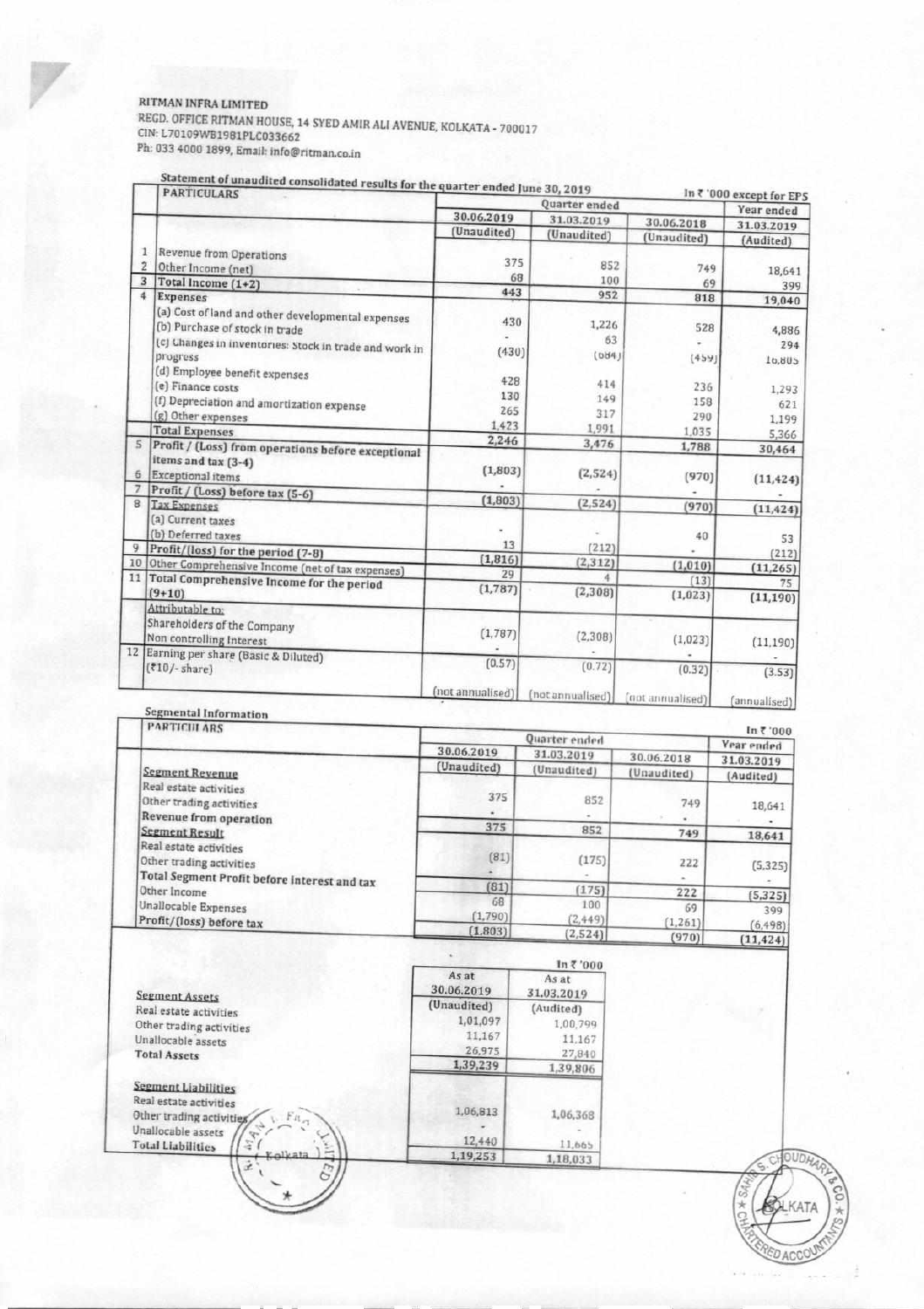#### **RITMAN INFRA LIMITED**

REGD. OFFICE RITMAN HOUSE, 14 SYED AMIR ALI AVENUE, KOLKATA - 700017 C1N: L70109W81981PLC033662 **Ph:** 033 4000 1899, Email: info@ritman.co.in

Notes:

- reviewed and approved by the Board of directors at its meeting held on August 14, 2010 equarter ended June 30, 2019 have been reviewed and approved by the Board of directors at its meeting held on August 14, 2019.<br>2 The Company has one subsidiary which had no operations during the quarter.
- 

3 The Company has filed for delisting from the Calcutta Stock Exchange Ltd. (CSE) and Metropolitan Stock Exchange of Letterate of India Ltd. (MSEI). In this connection, the members of the company on 3rd November, 2018 have duly passed the resolution approving the delisting of equity share from MSEI & CSE by way of postal ballot result. On 15th January, 2019, the Company had received in principle approval for delisting of its equity shares from MSEI.<br>On 15th January, 2019, the Company had received in principle approval for delisting of its equity shares f

Place, Kolkata Date: 14th August, 2019



For Ritman Infra Ltd. **RIFMAN INEEA LTD.** Pushpa Maimudar Director Director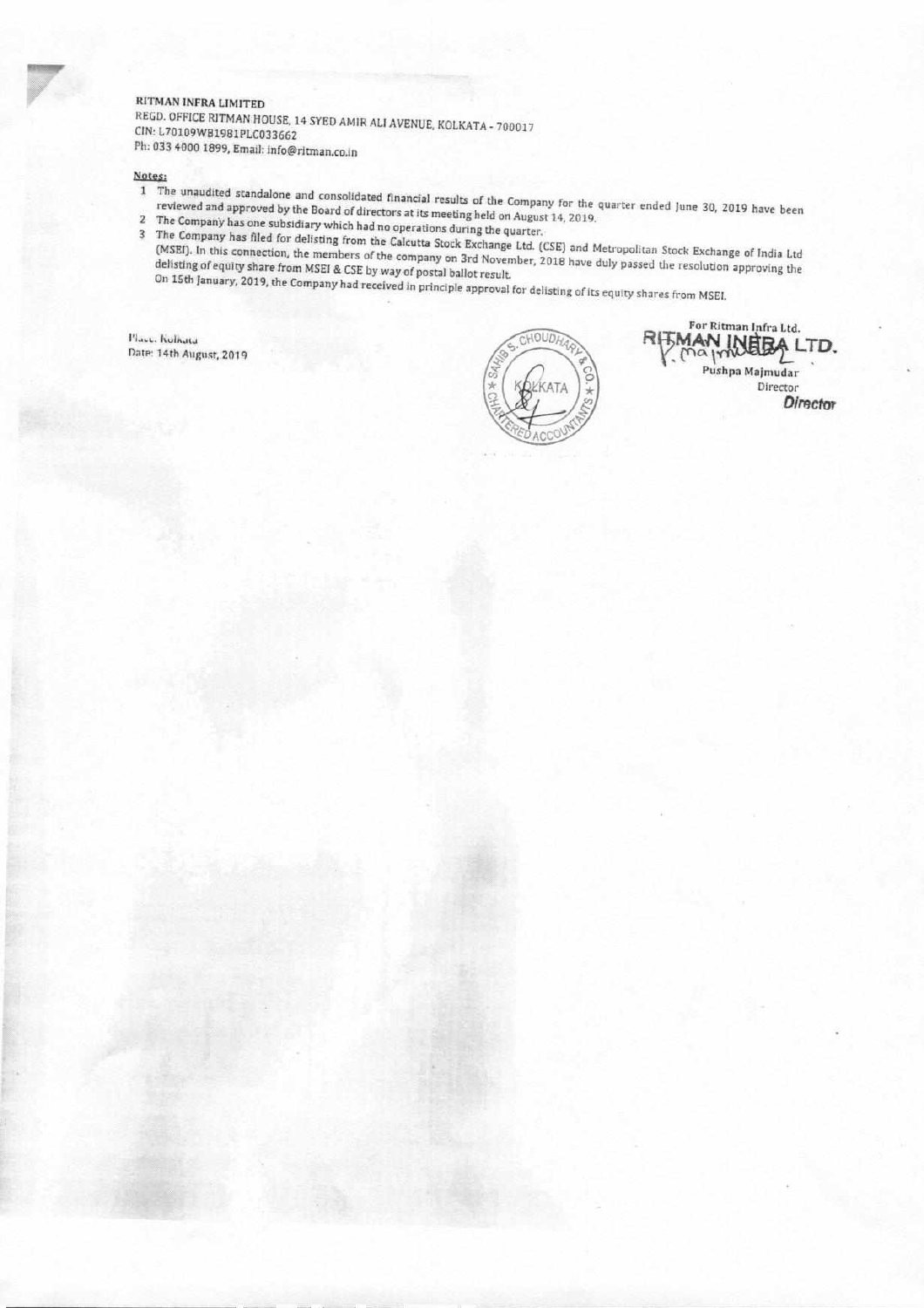

Swaika Centre **4A,** Pollock Street, 4<sup>th</sup> Floor, Room No. 402 Kolkata - 700 001 Mobile : +91 9339328137 Email : sahibschoudhary@gmail.com

**Independent Auditor's Review Report on the Quarterly Unaudited Standalone Financial Results of the Company Pursuant to the Regulation 33 of the SEBI (Listing Obligations and Disclosure Requirements) Regulations, 2015, as amended** 

To

#### **The Board of Directors**

#### **Ritman Infra Limited**

- 1. We have reviewed the accompanying Statement of Unaudited Standalone Financial Results of **M/s Ritman Infra**  We have reviewed the above the quarter ended on June 30, 2019 (the "Statement"), being submitted by the **Limited** ("The Company") for the quarter ended on June 32 of the SERI (Listing Obligations and Disclosure Company pursuant to the requirement of Regulation 33 of the SEBI (Listing Obligations and Disclosure Requirements) Regulations, 2015, as amended.
- 2. This Statement, which is the responsibility of the Company's Management and approved by the Board of Breetors has been prepared in accordance with the recognition and measurement principles laid down in the Indian Accounting Standard 34 "Interim Financial Reporting" ("Ind AS 34"), prescribed under Section 133 of the Companies Act, 2013 read with relevant rules issued thereunder and other accounting principles generally accepted in India. Our responsibility is to express a conclusion on the Statement based on our review.
- 3. We conducted our review of the Statement in accordance with the Standard on Review Engagements (SRE) 2410<br>statement Auditor of the Entity", issued by the statements of the Independent Auditor of the Entity", issued by "Review of Interim Financial Information performed by the Independent Auditor of the Entity", issued by the Institute of Chartered Accountants of India ("ICAI"). A review of interim financial information consists of making inquiries, primarily of the Company's personnel responsible for financial and accounting matters, and applying analytical and other review procedures. A review is substantially less in scope than an audit conducted in accordance with Standards on Auditing specified under section 143(10) of the Companies Act, 2013 and ht be iden might be identified in an audit. Accordingly, we do not express an audit opinion. If ridding  $\frac{1}{2}$  reducing  $\frac{1}{2}$  is would become aware of all significant matters that
- 4. Based on our review conducted as above, nothing has come to our attention that causes us to believe that the accompanying Statement, prepared in accordance with applicable Indian Accounting Standards prescribed under Section 133 of the Companies Act, 2013, read with relevant rules issued thereunder and other recognized accounting practices and policies, has not disclosed the information required to be disclosed in terms of Regulation 33 of the SEBI (Listing Obligations and Disclosure Requirements) Regulations, 2015, as amended, including the manner in which it is to be disclosed, or that it contains any material misstatement.

**For SAHIB S CHOUDHARY & CO.**  Chartered Accountants Firm Registration No. 326269E

Sahib Ingh

**Sahib Singh Choudhary**  Proprietor Membership No. 065201 UDIN: 19065201AAAACS1585

Date: 14th August 2019 Place: Kolkata

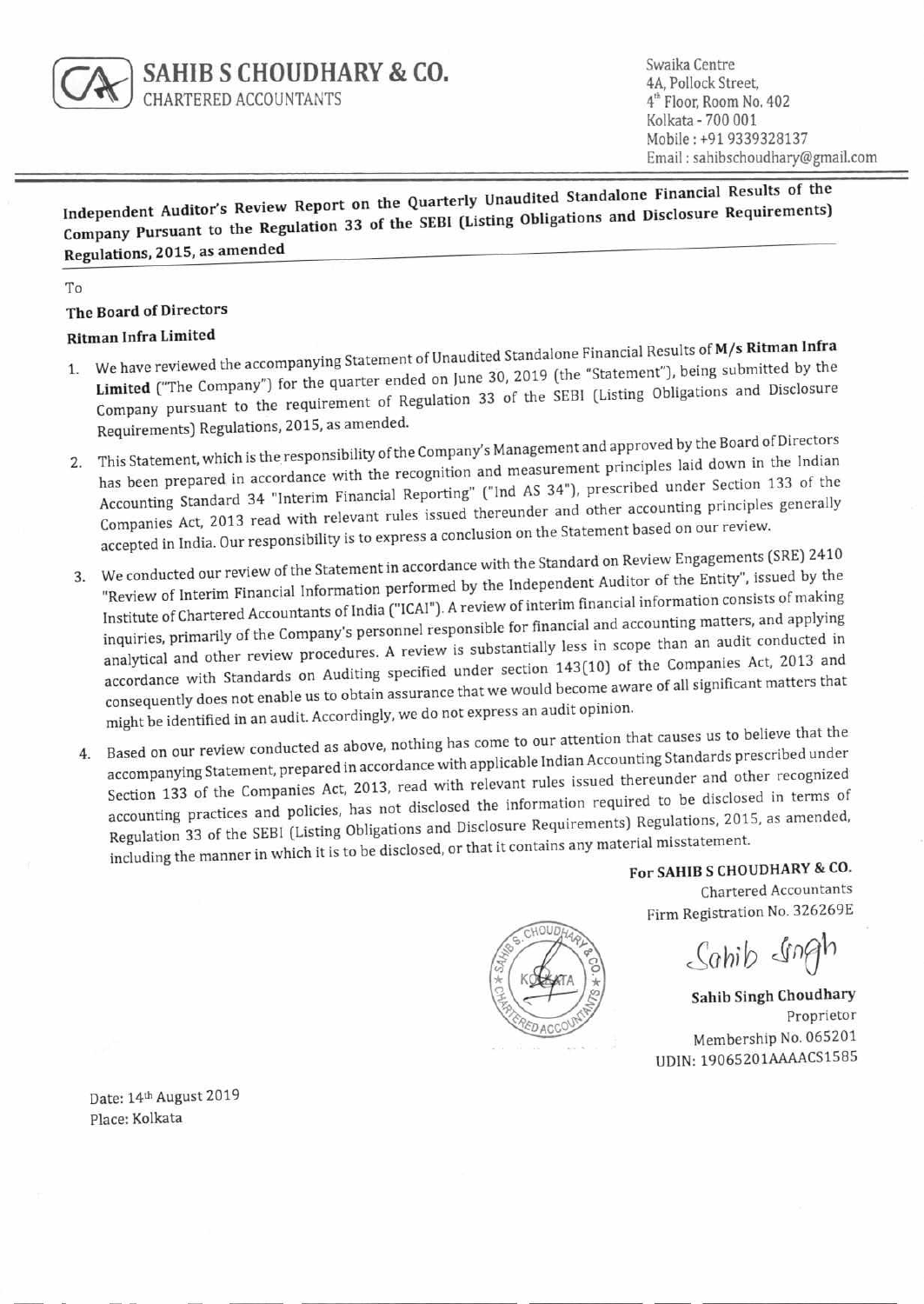

**SAHIB S CHOUDHARY & CO.**  CHARTERED ACCOUNTANTS

Swaika Centre 4A, Pollock Street, 4<sup>th</sup> Floor, Room No. 402 Kolkata - 700 001 Mobile : +91 9339328137 Email : sahibschoudhary@gmail.com

**Independent Auditor's Review Report on the Quarterly Unaudited Consolidated Financial Results of the Company Pursuant to the Regulation 33 of the SEBI (Listing Obligations and Disclosure Requirements) Regulations, 2015, as amended** 

To

## **The Board of Directors Ritman Infra Limited**

- **1. We have reviewed** the accompanying Statement of Unaudited Consolidated Financial Results of **M/s Ritman Infra Limited** (the "Parent") and its subsidiary (the Parent and its subsidiary together referred to as the "Group") and its share of the net profit/(loss) after tax and total comprehensive income / loss for the quarter ended on June 30, 2019 (the "Statement"), being submitted by the Parent pursuant to the requirement of Regulation 33 of the SEBI (Listing Obligations and Disclosure Requirements) Regulations, 2015, as amended.
- 2. This Statement, which is the responsibility of the Parent's Management and approved by the Parent's Board of Directors has been prepared in accordance with the recognition and measurement principles laid down in the Indian Accounting Standard 34 "Interim Financial Reporting" ("Ind AS 34"), prescribed under Section 133 of the Companies Act, 2013 read with relevant rules issued thereunder and other accounting principles generally accepted in India. Our responsibility is to express a conclusion on the Statement based on our review.
- 3. We conducted our review of the Statement in accordance with the Standard on Review Engagements (SRE) 2410 "Review of Interim Financial Information performed by the Independent Auditor of the Entity'", issued by the Institute of Chartered Accountants of India (''ICA1"). A review of interim financial information consists of making inquiries, primarily of the Company's personnel responsible for financial and accounting matters, and applying analytical and other review procedures. A review is substantially less in scope than an audit conducted in accordance with Standards on Auditing specified under section 143(10) of the Companies Act, 2013 and consequently does not enable us to obtain assurance that we would become aware of all significant matters that might be identified in an audit. Accordingly, we do not express an audit opinion.
- 4. The Statement includes the results of one Subsidiary viz., Ritman Strata Chem Sdn Bhd.
- 5. Based on our review conducted as above, nothing has come to our attention that causes us to believe that the accompanying Statement, prepared in accordance with applicable Indian Accounting Standards prescribed under Section 133 of the Companies Act, 2013, read with relevant rules issued thereunder and other recognized accounting practices and policies, has not disclosed the information required to be disclosed in terms of Regulation 33 of the SEBI (Listing Obligations and Disclosure Requirements) Regulations, 2015, as amended, including the manner in which it is to be disclosed, or that it contains any material misstatement.
- 6. The consolidated unaudited financial results includes the interim financial information of 1 subsidiary which have not been reviewed and whose financial information has been furnished to us by the Parent's Management, whose interim financial information reflect total revenue of ₹Nil, total profit after tax (net) of ₹Nil and total comprehensive income (net) ZNil for the quarter ended June 30, 2019, as considered in the consolidated unaudited financial results. According to the information and explanations given to us by the Management, these interim financial information are not material to the Group.